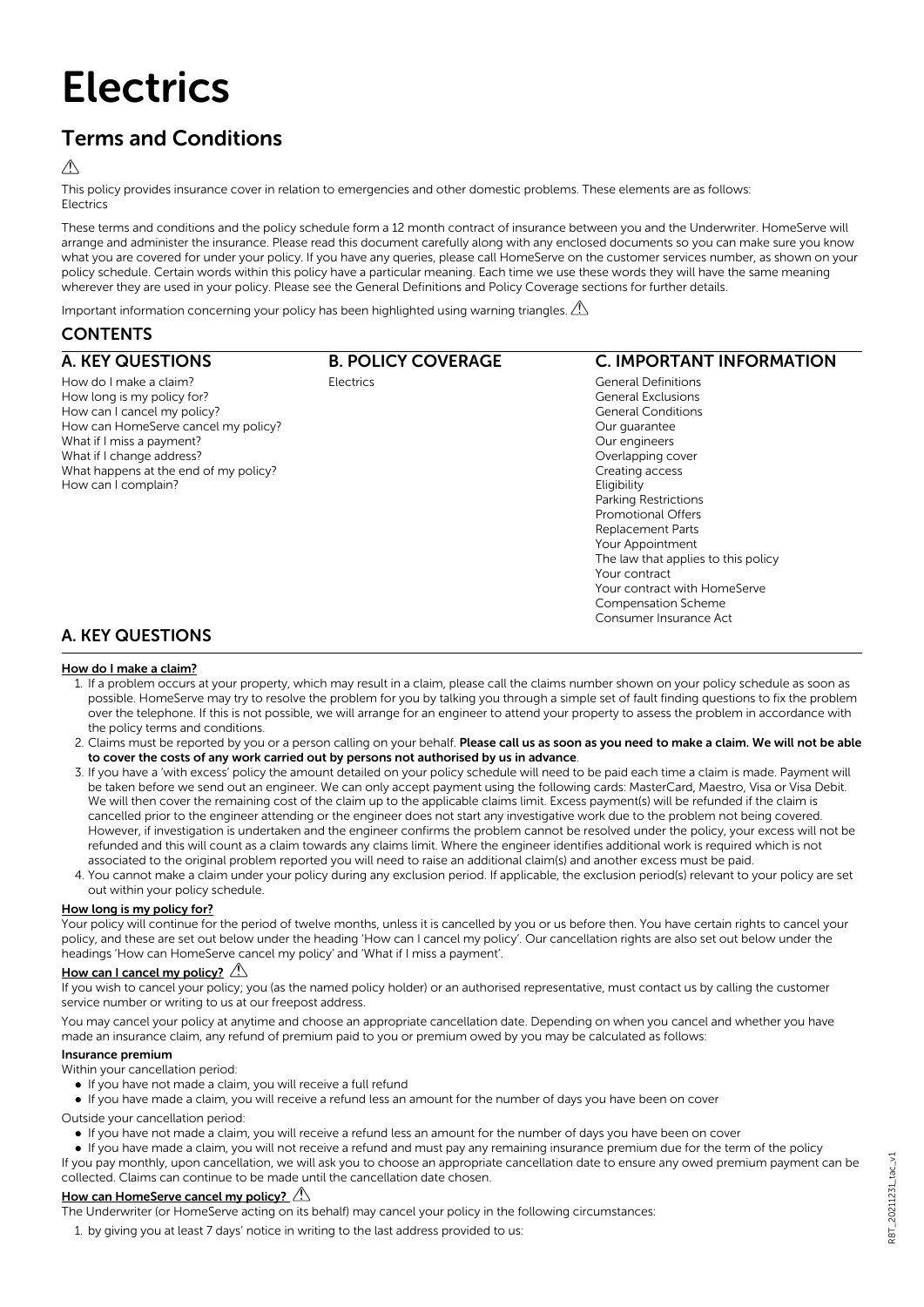- a) If you are seriously in breach of the terms of your policy. Examples of a serious breach include: failure to make a payment despite contact from us, or where we reasonably suspect you have submitted a fraudulent claim
- b) If you or persons associated with your property/policy display unreasonable behaviour towards us, including but not limited to abusive, discriminatory, offensive and/or threatening language or action
- c) If you fail to provide accurate and complete information in accordance with the Consumer Insurance (Disclosure and Representations) Act 2012 - please see Consumer Insurance Act later in this document
- 2. in any circumstances stated in the Policy Coverage section

You may have several policies administered through HomeServe. In the future we may wish to consolidate these separate policies into one agreement. This will not affect your cover or your premiums. In such circumstances we reserve the right to cancel one or more of your existing policies and to transfer you to the new agreement. If you do not agree to this please let HomeServe know by calling the Customer Services number shown on your policy schedule.

#### What if I miss a payment?

If you fail to make a payment of premium on the due date, your policy will be suspended and you will not be able to make a claim. HomeServe will notify you in writing within 5 working days of the date on which a payment was due. If you do not pay the requested amount within 30 days of the due date, your policy will cancel. Please see 'How can I cancel my policy' section for your liability to pay any premium to us under the policy. If you want to make a claim under your policy whilst your policy coverage is suspended, you will be required to pay any outstanding premiums before an engineer will be dispatched to your property.

#### What if I change address?

You are responsible for informing HomeServe of a change of your address so that cover can be transferred to your new address. Please telephone us using the number provided with your policy and renewal documents or write to HomeServe at the Freepost address, to advise us of your new address. We will check with you whether your cover is appropriate for your new property before it is transferred.

#### What happens at the end of my policy?

HomeServe will contact you in writing before your policy expires to arrange the renewal of your policy and tell you the renewal premium. Your claims history will be considered when reviewing your renewal premium offer. Adjustments may also be made to reflect the cost of providing the policy and any change in the rate of tax applicable to it. We reserve the right to refuse renewal of any individual policy and we will inform you before your policy expires if we choose to do so. Please check your renewal notice to ensure that all your details are correct. If your policy is set to automatically renew; your policy will continue under your existing payment method and new premium amount. Your cover will continue uninterrupted and you can continue to make claims. If your policy does not automatically renew; we will ask you to contact us in order to continue with your policy and to provide your payment details. If you do not contact us your policy will end and you will not be able to make a claim.

You can change if your policy automatically renews or not at any time during the policy term by calling the Customer Services number, writing to the Freepost address, through your online account or by visiting <http://www.homeserve.com/autorenewal>

#### How can I complain?

Only the named policy holder(s) or an authorised representative can make a formal complaint. If you wish to register a complaint, please contact us in writing at Freepost, RLYC-LXAL-GEEH, Customer Relations Department, HomeServe, Cable Drive, Walsall WS2 7BN or by calling us on the number provided with your policy and renewal documents. Every effort will be made to resolve your complaint to your satisfaction as quickly as possible, but in any event within 8 weeks at the latest. If we cannot resolve your complaint within this time, we will write to you. If you cannot settle your complaint with us, you may be entitled to refer it to the Financial Ombudsman Service (www.financial-ombudsman.org.uk). We will give you the information you need to refer your complaint.

# B. POLICY COVERAGE

# **ELECTRICS**

#### Cover Definitions

#### If your property is a flat, any issues relating to any elements you do not have responsibility for and those within internal communal areas are not covered.

Domestic electrical wiring: the permanent 240 volt electrical supply system within the property, (including detached outbuildings, garages, sheds, greenhouses and non-permanent structures), beyond (but not including) the electricity company's supply meter and supplying electrical power including wall sockets, switches, light bulb sockets and fuse boxes.

#### What is Covered?

You are covered for an electrical emergency and breakdown of the domestic electrical wiring, including permanent damage caused by a power cut.

| $-$ Up to £4,000 per claim<br>$\checkmark$ Failure of the electrical wiring as a result of a DIY accident.<br>- No limit to the number of claims<br>✔ Breakdown of fuse box.<br>$\checkmark$ Lost power to circuit.<br>√ Failed electrical switch, broken electrical switch.<br>✔ Failed light bulb socket.<br>$\checkmark$ Failed security lighting and garden lighting.<br>✔ Repair/replacement of an immersion heater.<br>$\checkmark$ Failed wiring to an immersion heater and a breakdown of the<br>immersion heater unit itself.<br>$\checkmark$ Failed wiring to a shower unit.<br>$\sqrt{\ }$ Failed wiring providing power to the following appliances:<br>Burglar alarms and smoke detectors<br>ii. Doorbells and electrical gates/garage doors<br>iii. Air conditioning units.<br>$\checkmark$ Permanent damage to the domestic electrical wiring caused by a<br>power cut.<br>$\checkmark$ Electrical failure of an electric vehicle charging point<br>$\checkmark$ Electrical failure of a wall mounted self contained electric shower<br>unit |  |
|-------------------------------------------------------------------------------------------------------------------------------------------------------------------------------------------------------------------------------------------------------------------------------------------------------------------------------------------------------------------------------------------------------------------------------------------------------------------------------------------------------------------------------------------------------------------------------------------------------------------------------------------------------------------------------------------------------------------------------------------------------------------------------------------------------------------------------------------------------------------------------------------------------------------------------------------------------------------------------------------------------------------------------------------------------------|--|
|-------------------------------------------------------------------------------------------------------------------------------------------------------------------------------------------------------------------------------------------------------------------------------------------------------------------------------------------------------------------------------------------------------------------------------------------------------------------------------------------------------------------------------------------------------------------------------------------------------------------------------------------------------------------------------------------------------------------------------------------------------------------------------------------------------------------------------------------------------------------------------------------------------------------------------------------------------------------------------------------------------------------------------------------------------------|--|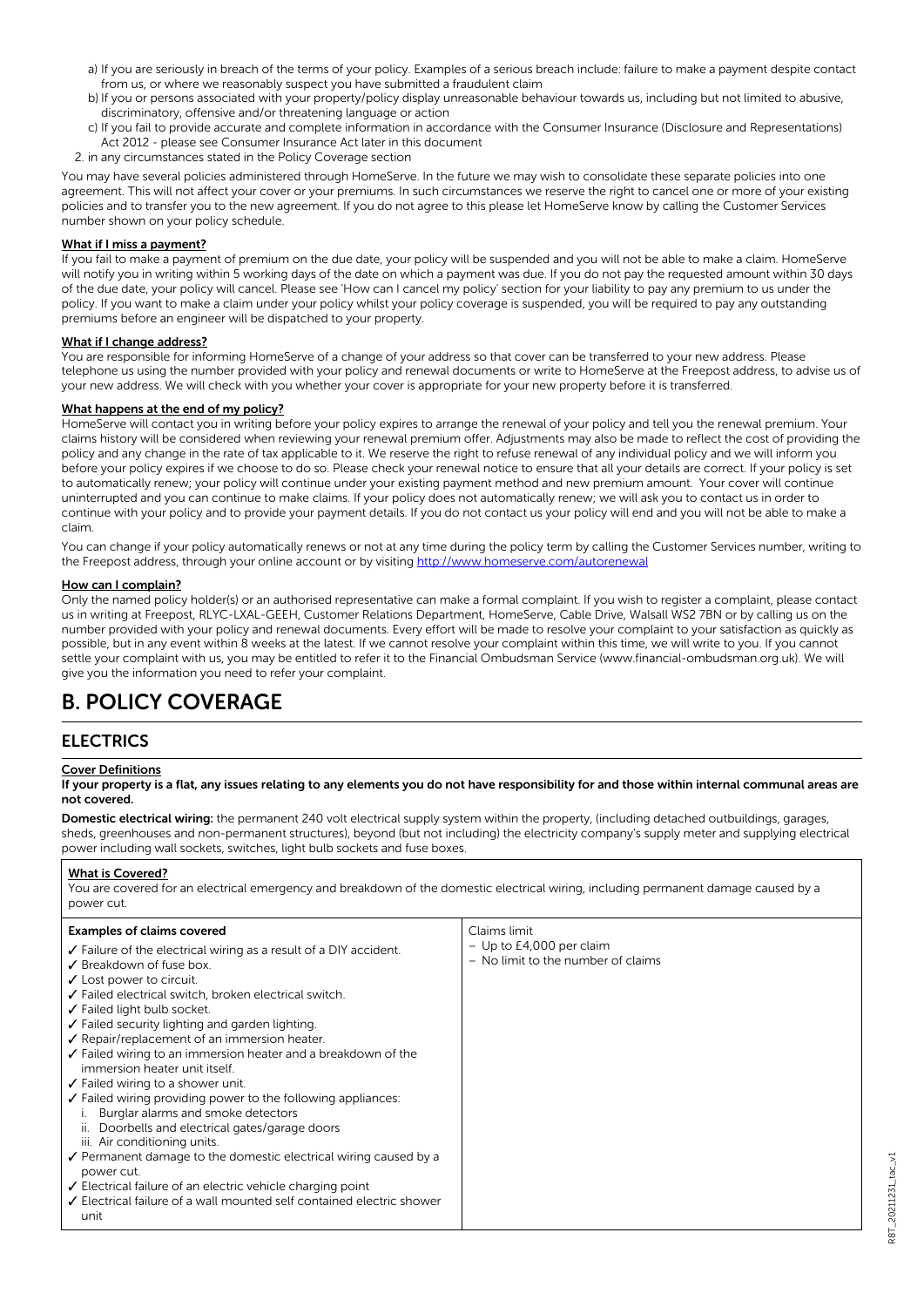| $\langle \cdot \rangle$ What isn't Covered? (see also the General Exclusions)<br>a) a power cut to the property that has not caused permanent<br>damage;<br>b) the resetting of circuit breakers, which can be reset by you;<br>c) any appliance (e.g. washing machines, kettles, television, fridge or<br>boiler) and wiring beyond its power isolation point/switch;<br>d) any wiring/electrics outside of the property which are buried<br>below ground level;<br>e) routine electrical maintenance tasks including:<br>replacing light bulbs, fluorescent tubes and decorative light<br>fittings<br>ii. replacing fuses in plugs<br>iii. adjusting timers or temperature controls<br>iv. updating your property's wiring (except where necessary as part<br>of a repair)<br>f) any wiring that does not form part of the permanent 240 volt<br>electrical supply system e.g. satellite dishes, radio/television aerials,<br>telephones and their associated wiring, internet routers and cables<br>and internet connected security devices and their associated<br>wiring;<br>q) portable or fixed electrical heating systems or energy efficiency | h) repairing or replacing wiring encased in rubber or lead;<br>any part of the electrical wiring where completing a repair would<br>i)<br>result in a breach of the current electrical wiring regulations and<br>electrical safety standards;<br>mixer showers (inc thermostatic), shower pumps, digital showers<br>i)<br>and separate shower controls;<br>k) repairing an electric shower if parts are needed to effect the repair<br>(in which case a replacement electric shower unit or alternative<br>cash value may be offered);<br>any damage to tiling/walls etc. which may be necessary in order to<br>$\mathbf{D}$<br>replace a shower under this policy. Please also see section<br>'Creating access' under the 'General Conditions';<br>m) any parts of the electric shower not contained in the wall mounted<br>unit itself, e.g. shower trays, heads, hoses, riser rails, mixer valves<br>and the water supply to a shower;<br>n) electric vehicle charging points which are covered by an existing<br>warranty, or where the failure is not a fault in the device itself (e.g.<br>it is a software or internet issue. |
|--------------------------------------------------------------------------------------------------------------------------------------------------------------------------------------------------------------------------------------------------------------------------------------------------------------------------------------------------------------------------------------------------------------------------------------------------------------------------------------------------------------------------------------------------------------------------------------------------------------------------------------------------------------------------------------------------------------------------------------------------------------------------------------------------------------------------------------------------------------------------------------------------------------------------------------------------------------------------------------------------------------------------------------------------------------------------------------------------------------------------------------------------------|--------------------------------------------------------------------------------------------------------------------------------------------------------------------------------------------------------------------------------------------------------------------------------------------------------------------------------------------------------------------------------------------------------------------------------------------------------------------------------------------------------------------------------------------------------------------------------------------------------------------------------------------------------------------------------------------------------------------------------------------------------------------------------------------------------------------------------------------------------------------------------------------------------------------------------------------------------------------------------------------------------------------------------------------------------------------------------------------------------------------------------------|
| management systems;                                                                                                                                                                                                                                                                                                                                                                                                                                                                                                                                                                                                                                                                                                                                                                                                                                                                                                                                                                                                                                                                                                                                    |                                                                                                                                                                                                                                                                                                                                                                                                                                                                                                                                                                                                                                                                                                                                                                                                                                                                                                                                                                                                                                                                                                                                      |

#### Shower not repairable

If an electric shower is not repairable under the policy, a replacement of similar functionality will be offered. However, if the property wiring requires an upgrade (in order to meet the current electrical wiring regulations and electrical safety standards), a £200 cash payment will be provided.

#### Electric Vehicle Charging Point is beyond economical repair

If the parts required to repair an electric vehicle charging point are not available or if the parts required exceed 85% of the cost of a new charging point, a replacement of similar functionality will be offered. Please note, no cash alternative will be offered.

# C. IMPORTANT INFORMATION

### General Definitions

Certain words within these terms and conditions have a particular meaning, as shown below. Each time we use these words they will have the same meaning wherever they are used in your policy:

Breakdown: A sudden and unforeseen mechanical or electrical malfunction which results in the unit or system no longer working. Cancellation Period: The number of days (including your statutory 14 days "cooling off" period), after your policy start date, during which you

can cancel your policy and receive a refund. This is shown on your policy schedule.

Claim: A request made to resolve a problem under this policy. A claim is considered completed where the problem is covered and resolved in line with the terms of the cover and also where the problem may not be resolved but the engineer has completed an investigation.

Claims limit: The maximum amount that the Underwriter will pay for each claim as set out in the relevant policy coverage section of this policy. Any claims limit referred to in this policy includes labour, materials and VAT, as applicable.

Claims number: The telephone number to call when you wish to make a claim. The number is shown on your policy schedule.

Exclusion period: Your policy may have an initial period when you are not able to make a claim. The date from which you are able to make a claim is shown on your policy schedule under 'period of insurance'. Providing you renew your policy before the expiry of your policy, there will be no exclusion period at renewal.

FCA: Financial Conduct Authority.

Freepost address: Freepost RLYC-LXAL-GEEH, Customer Admin Department, HomeServe, Cable Drive, Walsall WS2 7BN.

HomeServe: HomeServe Membership Limited, Cable Drive, Walsall WS2 7BN. Registered in England No. 2770612. HomeServe is a trading name of HomeServe Membership Limited which is authorised and regulated by the Financial Conduct Authority for its activities relating to insurance under this policy. The registration details can be checked on the United Kingdom's Financial Conduct Authority's Financial Services Register. Details about the extent of the regulation by the Financial Conduct Authority are available on request.

Insurance premium: The amount you pay for the insurance contract between you and the Underwriter, including any applicable insurance premium tax and administration fees, as set out in your payment schedule.

Investigation: Physical work is undertaken to understand the problem but it cannot be resolved under the policy (for example; electrical testing, inspection of drains, diagnosing a boiler requires replacement or remedial work).

Policy: These terms and conditions and the most recent policy schedule.

Policy schedule: The document containing important details about your policy, which should be read in conjunction with these terms and conditions.

Policy start date: The date this policy starts on, as set out in your policy schedule.

Premium: The total amount you pay, consisting of a sum for the insurance and non-insured service(s) premium, including all applicable tax and administration fees.

Property: The private home, garage and domestic outbuildings (excluding sheds, greenhouses, non-permanent structures) within the property boundary at the address shown on your policy schedule. If the property covered under this policy is a flat, communal or service duct areas are excluded. The extent of your property will be that which is wholly within your control and you are wholly responsible for. Please see the sub-section 'Eligibility' in the 'General Conditions' section.

Underwriter: The company providing the insurance cover on your policy. Aviva Insurance Limited is authorised by the Prudential Regulation Authority and regulated by the Financial Conduct Authority and the Prudential Regulation Authority. Aviva Insurance Limited is registered in Scotland, company no. 2116 and the registered address is Pitheavlis, Perth, PH2 0NH. The regulatory status of Aviva Insurance Limited and HomeServe can be checked by visiting the FCA's website www.fca.org.uk/register.

We/us/our: HomeServe (on behalf of the Underwriter, in the arrangement and administration of your policy), its authorised agents and engineers, unless otherwise stated.

You/your: The person(s) who has the benefit of this policy.

## General Exclusions A

The following are also excluded from cover and therefore the Underwriter will not be liable for any of the following:

a) any item not forming part of your policy coverage as detailed in 'What is Covered?'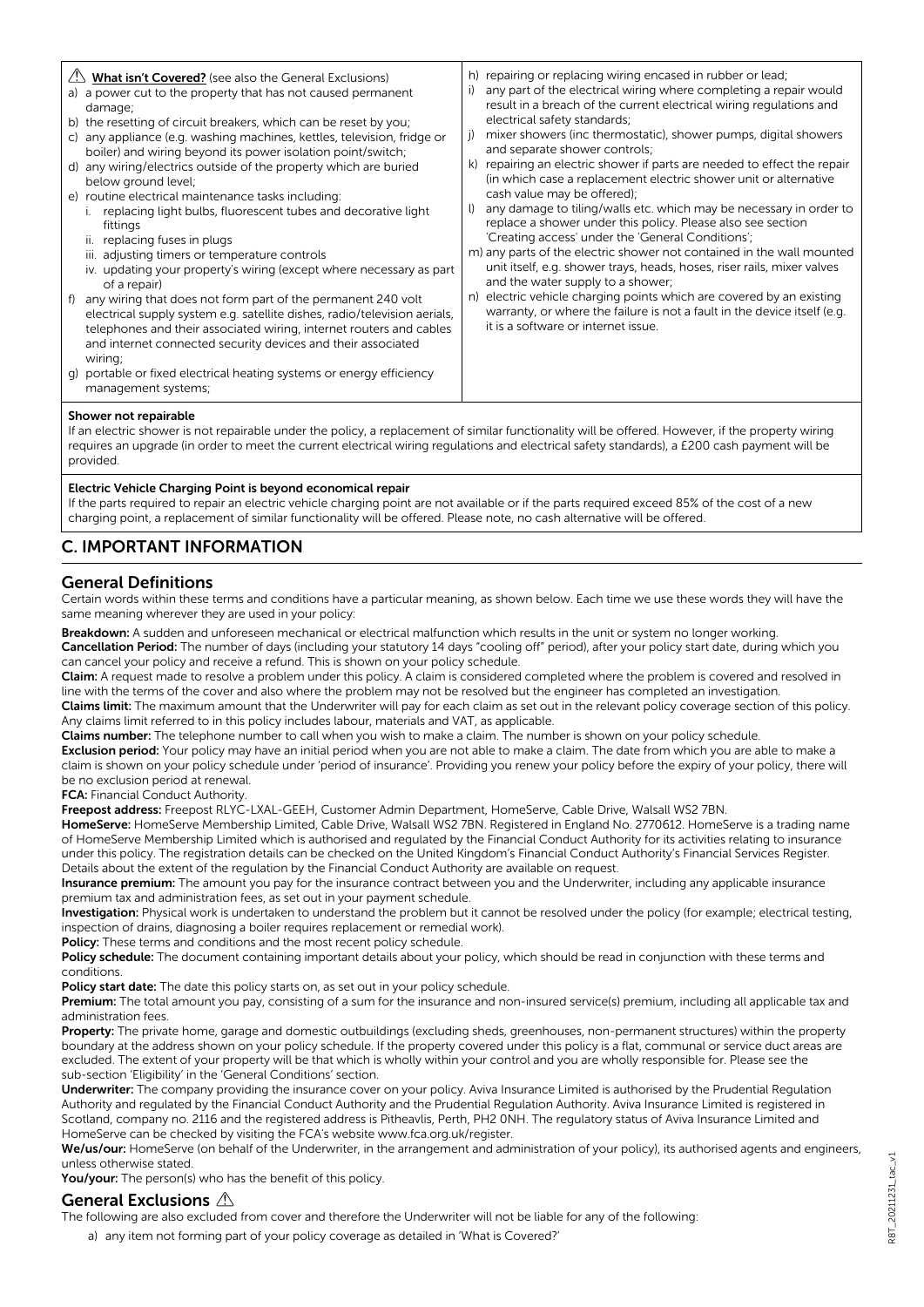- b) any event, loss or damage arising from circumstances known to you before your policy start date or occurring in any exclusion period
- c) any costs/activities in excess of the claims limit or any other limit specified in 'What is Covered?'. You are responsible for agreeing and settling these costs directly with us
- d) any losses caused by any delays in obtaining spare parts and any losses as a result of a problem covered by this policy other than those direct costs expressly covered by this policy, unless caused by our negligence or that of our agents and suppliers, including the failure to search all of our stockists for a spare part;
- e) systems/equipment/appliances that have not been installed, serviced or maintained regularly according to British Standards and/or manufacturer's instructions; or that are subject to a manufacturer's recall
- f) instances where a repair/replacement is only necessary due to changes in legislation/health and safety guidelines
- g) repairs which put the health and safety of our engineers at risk e.g. where work is required in a loft space and permanent boards, railings, lighting or ladders are not in place
- h) any defect, damage or breakdown caused by malicious or willful action, negligence, misuse or third party interference, including any attempted repair or modification to the elements covered by this policy, which does not comply with British Standards
- i) the costs of any work carried out by you or persons not authorised by us in advance
- j) like for like replacement of parts. Our engineer can fit an alternative part supplied by you (so long as it complies with British Standards and regulations) (e.g. a switch or tap), however this part will not be guaranteed by us. Our engineer will not fit parts supplied by you where the claim relates to the gas supply or the central heating system
- k) normal day-to-day maintenance of the items covered by your policy at your property, for which you are responsible
- l) we will not start or complete any work within your home if we believe there to be a health and safety risk to our engineer. For example; this can include verbal abuse, physical abuse or harassment of the engineer or it can include the presence of hazardous chemicals, asbestos, dangerous pets and pest infestations (unless covered by us). You are responsible for making it safe including any cost for the safe removal of asbestos or chemicals. We may require you to provide certified evidence of the work being done before the claim can continue
- m) any loss arising from subsidence, heave of the site or landslip caused by:
	- bedding down of new structures
	- demolition or structural repairs or alterations to the property
	- faulty workmanship or the use of defective materials
	- river or coastal erosion
- n) any loss or damage arising as a consequence of:
	- war, invasion, act of foreign enemies, terrorism, hostilities (whether war is declared or not), civil war, rebellion, revolution, insurrection, coup, riot or civil disturbance
	- ionising radiation or contamination by radioactivity from any nuclear fuel or from any nuclear waste from combustion of nuclear fuel, the radioactive toxic explosive or other hazardous properties of any explosive nuclear assembly or its nuclear component - any defect, loss or damage occasioned by fire, lightning, explosion, tempest, flood, earthquake, impact or other extraneous causes,
	- unless the consequences of any of these are expressly stated to be included elsewhere
- o) loss, damage or indirect costs arising as a result of disconnection from or interruption to the gas, electricity or water mains services to the property, for example a power cut to your neighbourhood
- p) any investigative work, where the problem which caused you to claim has already been resolved
- q) the following are not covered:
- pumps including; sewerage pumps, drainage pumps, shower pumps, any associated electrics or valves;
	- ii. water softeners
	- iii. waste disposal units, macerators
	- iv. cesspits, septic tanks and any outflow pipes
	- v. vacuum drainage systems
	- vi. swimming pools or decorative features including ponds, fountains and any associated pipes, valves or pumps
	- vii. ground, air and water source heat pump systems
	- viii. power generation systems and their associated pipework, pumps, panels and controls including: solar panels and/or wind turbines; combined heat and power systems (systems that generate electricity and heat at the same time)
- r) any claims where the root cause of the problem stems from a communal area that you do not have sole responsibility for

# General Conditions

#### Our guarantee

Under this policy, the workmanship and any part(s) used by us to solve the problem will be guaranteed for a period of twelve months from the date the work is carried out.

#### Our engineers

A HomeServe engineer will normally carry out any work required at your property. Sometimes, we may send a suitably qualified contractor instead.

#### Parking restrictions

When making a claim, you will be asked if there are any parking restrictions including need for a parking ticket, a parking permit or inability to park within close proximity to your property. Where no parking is available, this may affect your claim being dealt with promptly.

#### Overlapping cover

If you have several different policies, some elements of your cover may overlap. In the instances of overlapping cover, we will not issue a refund.

#### Creating access

Upon arrival at your property, the engineer will locate the source of the problem. If direct access is not available, for instance if there are floor tiles or floorboards in the way, the engineer will need to create access. If you want our engineer to do this, you will be asked to confirm it in writing while the engineer is at your property. Unless stated in the 'What is Covered?' sub-sections of the Policy Coverage section, this policy does not provide you with cover for any damage which may be caused to the property, its contents, fixtures, fittings, floorings or sanitary ware (unless such damage is as a result of our engineer's negligence). If you do not want our engineer to create access, we will be unable to progress your claim until you have arranged for access to be made.

#### Eligibility  $\triangle$

This policy is only suitable for those responsible for paying for repairs to their property. It must be your private residence or you rent it out (with you being the Landlord). You need to confirm if you are insuring a house or flat and whether you are landlord of this property when you apply. The property must not be a mobile or park home or a dedicated full time business premises such as: a hotel, multiple room B&B, factory, shop, office building or pub.

This contract only applies to properties located within the United Kingdom comprising England, Wales, Scotland and Northern Ireland (excluding Isle of Man and the Channel Islands).

Please check that you do not have cover elsewhere before taking out this cover to avoid overlap with another provider.